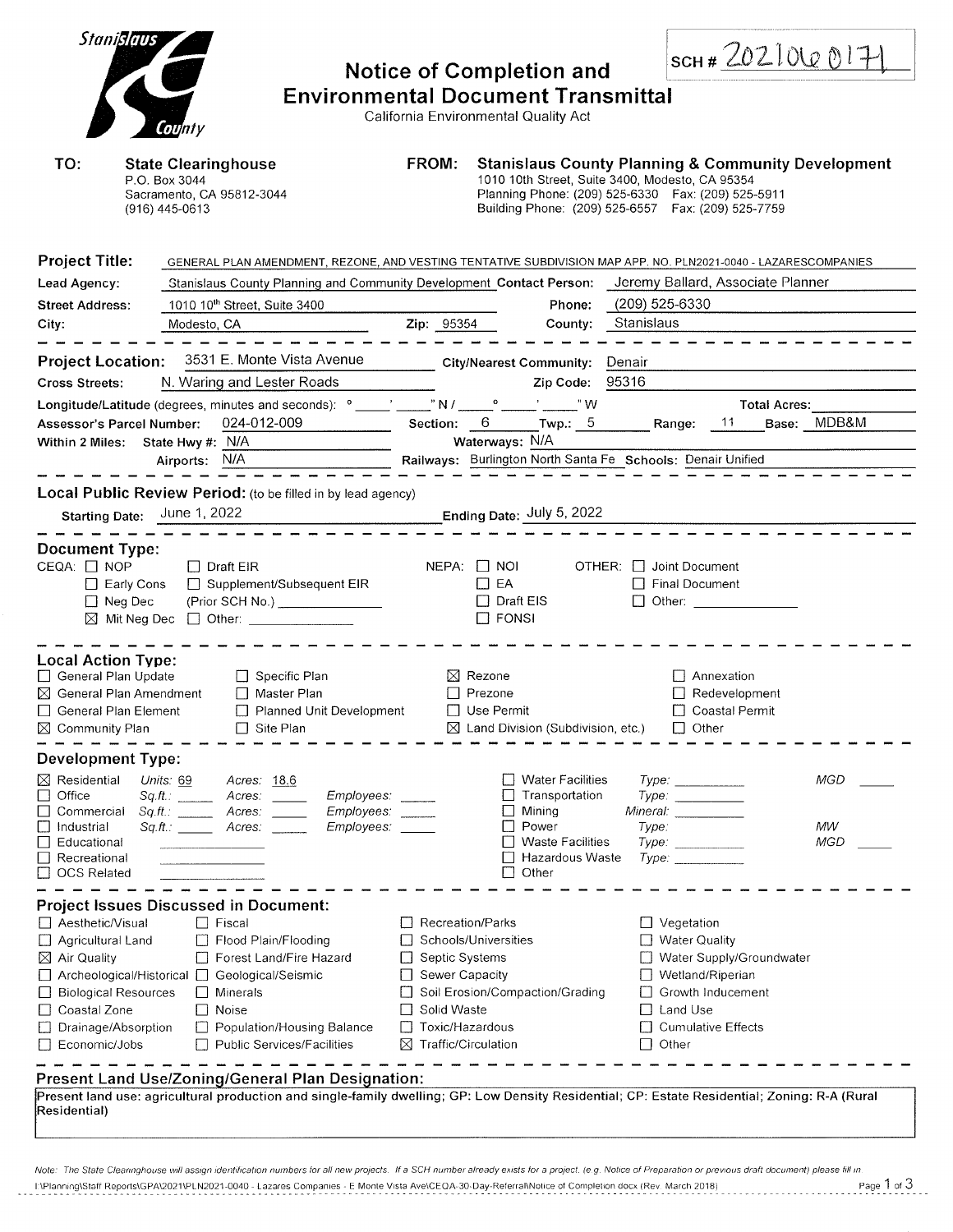Request to amend the Denair Community Plan designation from Estate Residential to Low-Density Residential and the zoning designation from Rural Residential (R-A) to Planned Development (P-D) on an 18.6± acre parcel, and to subdivide the project site into 72 parcels, with lots ranging in size from 7,223 to 14,962 square feet, to allow for low-density residential development. Of the 72 total lots created, 69 will be for the development of single-family dwellings. The remaining three lots will be used as a dual use stormwater basin/park and two landscaped stormwater swales.

An amendment of the Denair Community Plan to Low-Density Residential is proposed to allow for a higher density of singlefamily development. The proposed density will be consistent with the existing General Plan Designation of Low-Density Residential. The proposed Planned Development zoning district will include all uses and development standards permitted in the R-1 zoning district with the exception of lot coverage. The applicant has proposed the resulting parcels to be permitted to develop building space of up to 50% of the total lot size, an increase of 10% from the current R-A zoning district. The applicant has requested this to achieve a greater flexibility in siting the housing product offered. The proposed lots will be served by the Denair Community Service District (CSD) for public water and sewer services.

The project site fronts East Monte Vista Avenue and proposes to develop interior residential streets for the development. The frontage along East Monte Vista Avenue and each interior street will be developed with curb, gutter, and sidewalk. The sidewalks Will also be developed with street lighting at various points throughout the development. The East Monte Vista Avenue intersection will serve as the main entry into the development by proposing completion of East Monte Vista Avenue by dedicating 55 feet of right-of-way north of the centerline of the road; installing a 29-foot paved lane, and matching curb, gutter, and sidewalk along East Monte Vista Avenue. The applicant has proposed a stub out near the northwest boundary of the project site, to provide connectivity for any future residential development on the two adjacent parcels designated as Estate Residential in the Denair Community Plan.

The applicant proposes to develop a 1.5± acre dual use stormwater basin and park, to be developed on the northeastern boundary of the parcel. The basin will be planted in grass as well as perimeter landscaping consisting of trees, shrubs and groundcover. The northern boundary of the basin park will include a row of evergreen trees and a chain-link fence to act as an agricultural buffer from the adjacent General Agriculture (A-2-10) parcel. Additionally, the applicant proposes to install a meandering sidewalk and benches around the perimeter of the stormwater basin and park. The applicant has proposed two landscaped stormwater swales running east to west along the East Monte Vista Avenue frontage. The swales will be a continuation of the swale developed on the adjacent parcel to the west. The swales will be bordered on the northern end, by a masonry wall with landscaping on the south side of the wall. As part of the overall landscape plan, the applicant has included a tree planting plan for each lot. The tree planting plan will include one single street type tree planted with the development of each home for interior lots, and two street trees to be planted on side yard of corner lots, upon development of the home.

Lastly, the applicant proposes to install sidewalks along the frontage of the adjacent Denair Unified School District, linking to the existing sidewalk that has only been developed on a portion of the parcel and the proposed development.

## **Reviewing Agencies Checklist:**

Lead Agencies may recommend State Clearinghouse distribution by marking agencies below with an "X". If you have already sent your document to the agency, please denote that agency with an "S".

| Air Resources Board                     | Food & Agriculture, Department of               |
|-----------------------------------------|-------------------------------------------------|
| Boating & Waterways, Department of      | Forestry & Fire Protection, Department of       |
| California Emergency Management Agency  | General Services, Department of                 |
| California Highway Patrol               | Health Services, Department of                  |
| Caltrans District #                     | Housing & Community Development                 |
| <b>Caltrans Division of Aeronautics</b> | Integrated Waste Management Board               |
| Caltrans Planning                       | Native American Heritage Commission             |
| Central Valley Flood Protection Board   | Office of Emergency Services                    |
| Coachella Valley Mountains Conservancy  | Office of Historic Preservation                 |
| Coastal Commission                      | Office of Public School Construction            |
| Colorado River Board Commission         | Parks & Recreation, Department of               |
| Conservation, Department of             | Pesticide Regulation, Department of             |
| Corrections, Department of              | Public Utilities Commission                     |
| Delta Protection Commission             | <b>Reclamation Board</b>                        |
| Education, Department of                | 5<br>Regional WQCB #                            |
| <b>Energy Commission</b>                | Resources Agency                                |
| Fish & Game Region #<br>S               | Resources Recycling and Recovery, Department of |

Authority cited: Section 21083, Public Resources Code. Reference: Section 21161, Public Resources Code.